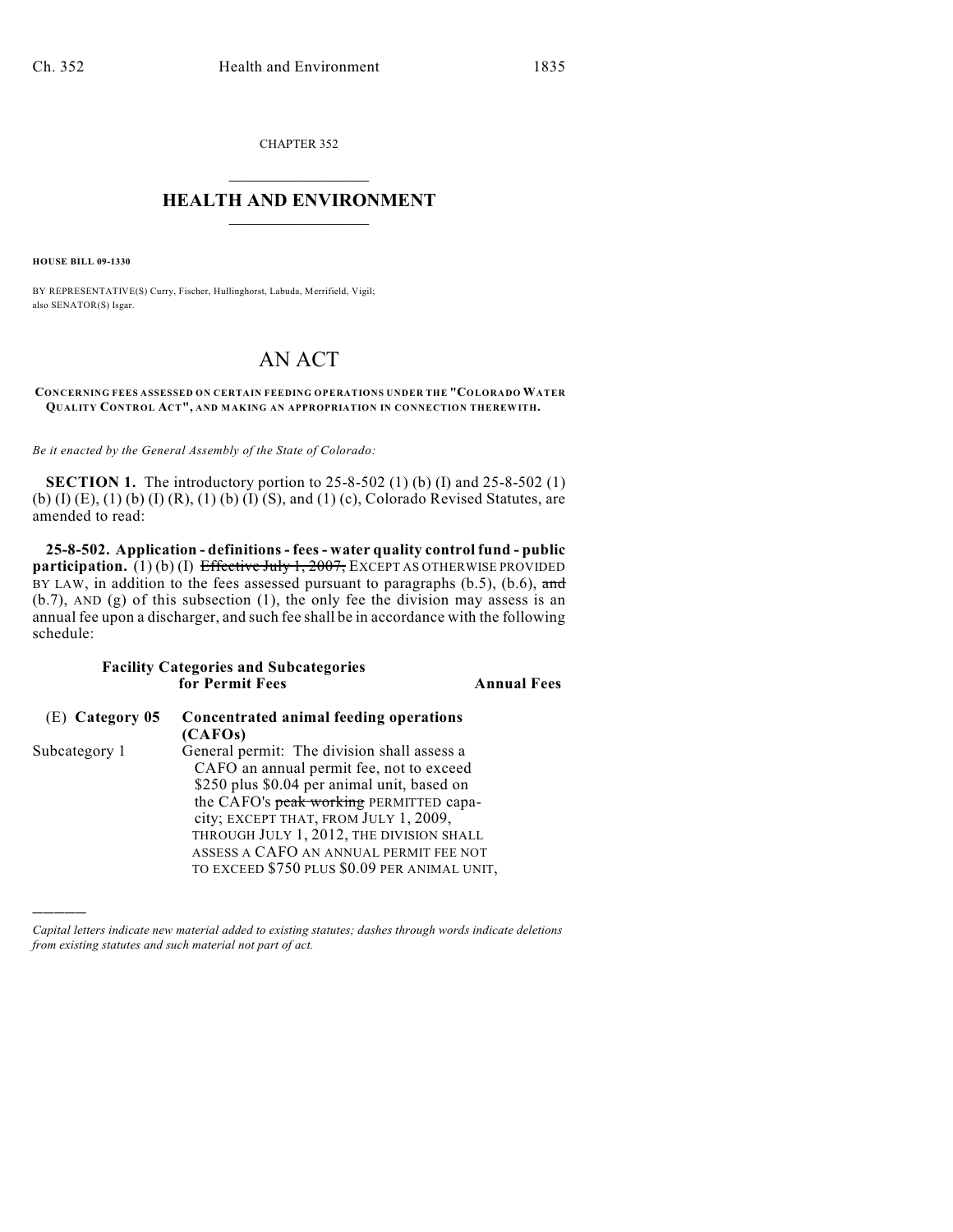| 1836            | Health and Environment                                                                                                                                                                                                                                                                                                                                                                                                                                                                                                                                                                                                                                                                                                                                                                                                                                                                                                                                               | Ch. 352     |
|-----------------|----------------------------------------------------------------------------------------------------------------------------------------------------------------------------------------------------------------------------------------------------------------------------------------------------------------------------------------------------------------------------------------------------------------------------------------------------------------------------------------------------------------------------------------------------------------------------------------------------------------------------------------------------------------------------------------------------------------------------------------------------------------------------------------------------------------------------------------------------------------------------------------------------------------------------------------------------------------------|-------------|
|                 | BASED ON THE CAFO'S PERMITTED CAPACITY                                                                                                                                                                                                                                                                                                                                                                                                                                                                                                                                                                                                                                                                                                                                                                                                                                                                                                                               |             |
| Subcategory 2   | Individual permit: The division shall assess a<br>CAFO an annual permit fee, not to exceed<br>\$500 plus \$0.08 per animal unit, based on the<br>CAFO's peak working PERMITTED capacity;<br>EXCEPT THAT, FROM JULY 1, 2009, THROUGH<br>JULY 1, 2012, THE DIVISION SHALL ASSESS A<br>CAFO AN ANNUAL PERMIT FEE NOT TO EXCEED<br>\$1,500 PLUS \$0.09 PER ANIMAL UNIT, BASED<br>ON THE CAFO'S PERMITTED CAPACITY                                                                                                                                                                                                                                                                                                                                                                                                                                                                                                                                                        |             |
|                 | (R) Category 24.5 Housed commercial swine feeding operations<br>EXCEPT AS OTHERWISE PROVIDED IN THIS SUB-<br>SUBPARAGRAPH $(R)$ , the division shall assess on<br>each housed commercial swine feeding operation<br>an annual permit fee, not to exceed twenty cents<br>per animal, based on the operation's working<br>capacity, to offset the direct and indirect costs<br>of the program created in section 25-8-501.1.<br>FROM JULY 1, 2009, THROUGH JULY 1, 2012,<br>THE DIVISION SHALL ASSESS ON EACH HOUSED<br>COMMERCIAL SWINE FEEDING OPERATION AN<br>ANNUAL PERMIT FEE THAT SHALL NOT EXCEED<br>TWENTY-SIX CENTS PER ANIMAL, BASED ON THE<br>OPERATION'S WORKING CAPACITY, TO OFFSET THE<br>DIRECT AND INDIRECT COSTS OF THE PROGRAM<br>CREATED IN SECTION 25-8-501.1. As used in this<br>sub-subparagraph (R), "working capacity" means<br>the number of swine the housed commercial swine<br>feeding operation is capable of housing at any one<br>time. |             |
| (S) Category 25 | Permit Amendments Should a permittee<br>holding a permit issued under any of categories<br>1 to 24 or 26 to 46 OR, THROUGH JUNE 30, 2012,<br>CATEGORY 24.5, request an amendment to said<br>permit, the following fees shall apply:                                                                                                                                                                                                                                                                                                                                                                                                                                                                                                                                                                                                                                                                                                                                  |             |
| Subcategory 1   | Minor amendment - an amount equal to<br>twenty-five percent of the annual fee<br>for the permit being amended, not to<br>exceed                                                                                                                                                                                                                                                                                                                                                                                                                                                                                                                                                                                                                                                                                                                                                                                                                                      | \$<br>2,810 |
| Subcategory 2   | Major amendment - an amount equal to<br>fifty-five percent of the annual fee for<br>the permit being amended, not to exceed                                                                                                                                                                                                                                                                                                                                                                                                                                                                                                                                                                                                                                                                                                                                                                                                                                          | 5,950<br>S  |
|                 | (c) $AH$ EXCEPT AS OTHERWISE PROVIDED IN PARAGRAPH (i) OF THIS SUBSECTION                                                                                                                                                                                                                                                                                                                                                                                                                                                                                                                                                                                                                                                                                                                                                                                                                                                                                            |             |

(1), fees collected pursuant to paragraphs (b), (b.6), and (b.7) of this subsection (1) shall be transmitted to the state treasurer, who shall credit the same to the water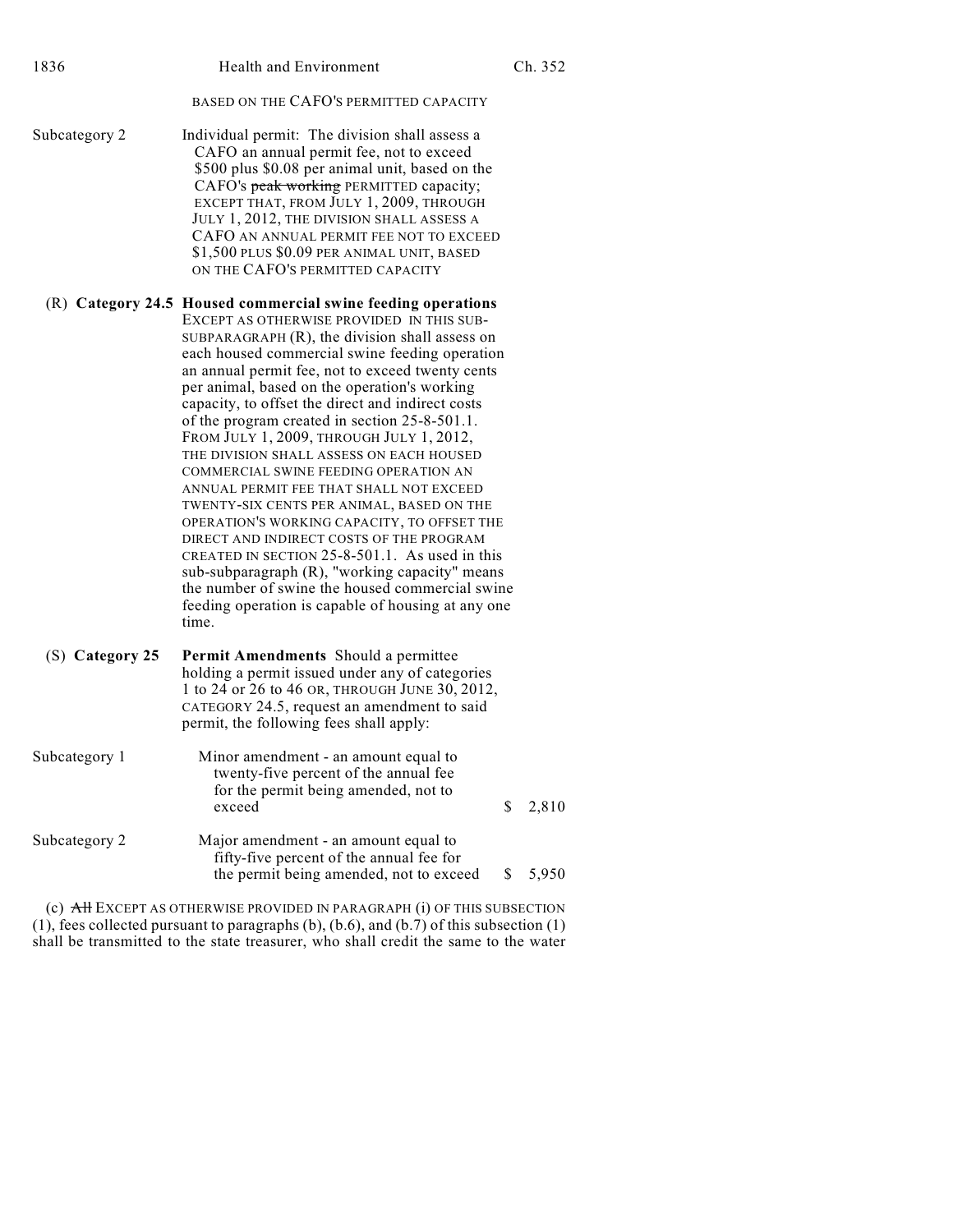quality control fund, which fund is hereby created. The moneys in such fund that are collected pursuant to paragraph (b) of this subsection (1) shall be appropriated annually to the department of public health and environment by the general assembly, which shall review expenditures of such moneys to assure that they are used only to fund the expenses of the discharge permit system and other activities included in paragraphs (b), (b.6), and (b.7) of this subsection (1). All interest earned on the investment or deposit of moneys in the fund and all unencumbered or unappropriated balances in the fund shall remain in the fund, shall be appropriated only for the expenses of the discharge permit system, and shall not be transferred or revert to the general fund or any other fund at the end of any fiscal year or any other time. It is the intent of the general assembly that a portion of the expenses of the discharge permit system be funded from the general fund, reflecting the benefit derived by the general public; except that the general assembly may determine, in any given fiscal year, that general fund revenues are inadequate to meet general fund demands and that, as a consequence, it shall be necessary to forego, subject to future reconsideration, all or some portion of such general fund contribution to the discharge permit program pursuant to this part 5.

**SECTION 2.** 25-8-502 (1), Colorado Revised Statutes, is amended BY THE ADDITION OF THE FOLLOWING NEW PARAGRAPHS to read:

**25-8-502. Application - definitions - fees - water quality control fund animal feeding operations fund - public participation - repeal.**  $(1)$   $(g)$   $(I)$  EFFECTIVE JULY 1, 2009, THROUGH JUNE 30, 2012, THE DIVISION SHALL ASSESS UNPERMITTED CONCENTRATED ANIMAL FEEDING OPERATIONS AN ANNUAL ADMINISTRATIVE FEE, NOT TO EXCEED SIX CENTS PER ANIMAL UNIT BASED UPON THE CAFO'S REGISTERED CAPACITY, TO COVER THE DIRECT AND INDIRECT COSTS ASSOCIATED WITH THE ENVIRONMENTAL AGRICULTURE PROGRAM, INCLUDING INSPECTIONS, COMPLIANCE ASSURANCE, COMPLIANCE ASSISTANCE, AND ASSOCIATED REGULATORY INTERPRETATION AND REVIEW.

(II) THIS PARAGRAPH (g) IS REPEALED, EFFECTIVE JULY 1, 2012.

(h) COMMENCING WITH THE FIRST REGULAR SESSION OF THE SIXTY-EIGHTH GENERAL ASSEMBLY, THE DEPARTMENT OF PUBLIC HEALTH AND ENVIRONMENT SHALL REPORT ANNUALLY TO THE SENATE AGRICULTURE AND NATURAL RESOURCES COMMITTEE AND THE HOUSE OF REPRESENTATIVES AGRICULTURE, LIVESTOCK, AND NATURAL RESOURCES COMMITTEE, OR THEIR SUCCESSOR COMMITTEES, ON THE ENVIRONMENTAL AGRICULTURE PROGRAM. THE REPORT SHALL INCLUDE, BUT IS NOT LIMITED TO, THE NUMBER OF PERMITS PROCESSED, THE NUMBER OF INSPECTIONS CONDUCTED, THE NUMBER OF ENFORCEMENT ACTIONS TAKEN, AND THE COSTS ASSOCIATED WITH ALL PROGRAM ACTIVITIES DURING THE PRECEDING YEAR. SUCH REPORT SHALL BE MADE ON OR BEFORE MARCH 31 OF EACH YEAR.

(i) THERE IS HEREBY CREATED THE ANIMAL FEEDING OPERATIONS FUND, WHICH SHALL CONSIST OF FEES COLLECTED PURSUANT TO SUB-SUBPARAGRAPHS (E) AND (R) OF SUBPARAGRAPH (I) OF PARAGRAPH (b) OF THIS SUBSECTION (1), FEES COLLECTED FOR AMENDMENTS REQUESTED BY HOUSED COMMERCIAL SWINE FEEDING OPERATIONS PURSUANT TO SUB-SUBPARAGRAPH (S) OF SUBPARAGRAPH (I) OF PARAGRAPH (b) OF THIS SUBSECTION (1), AND FEES COLLECTED UNDER PARAGRAPH (g) OF THIS SUBSECTION (1). ANY UNEXPENDED AND UNENCUMBERED MONEYS